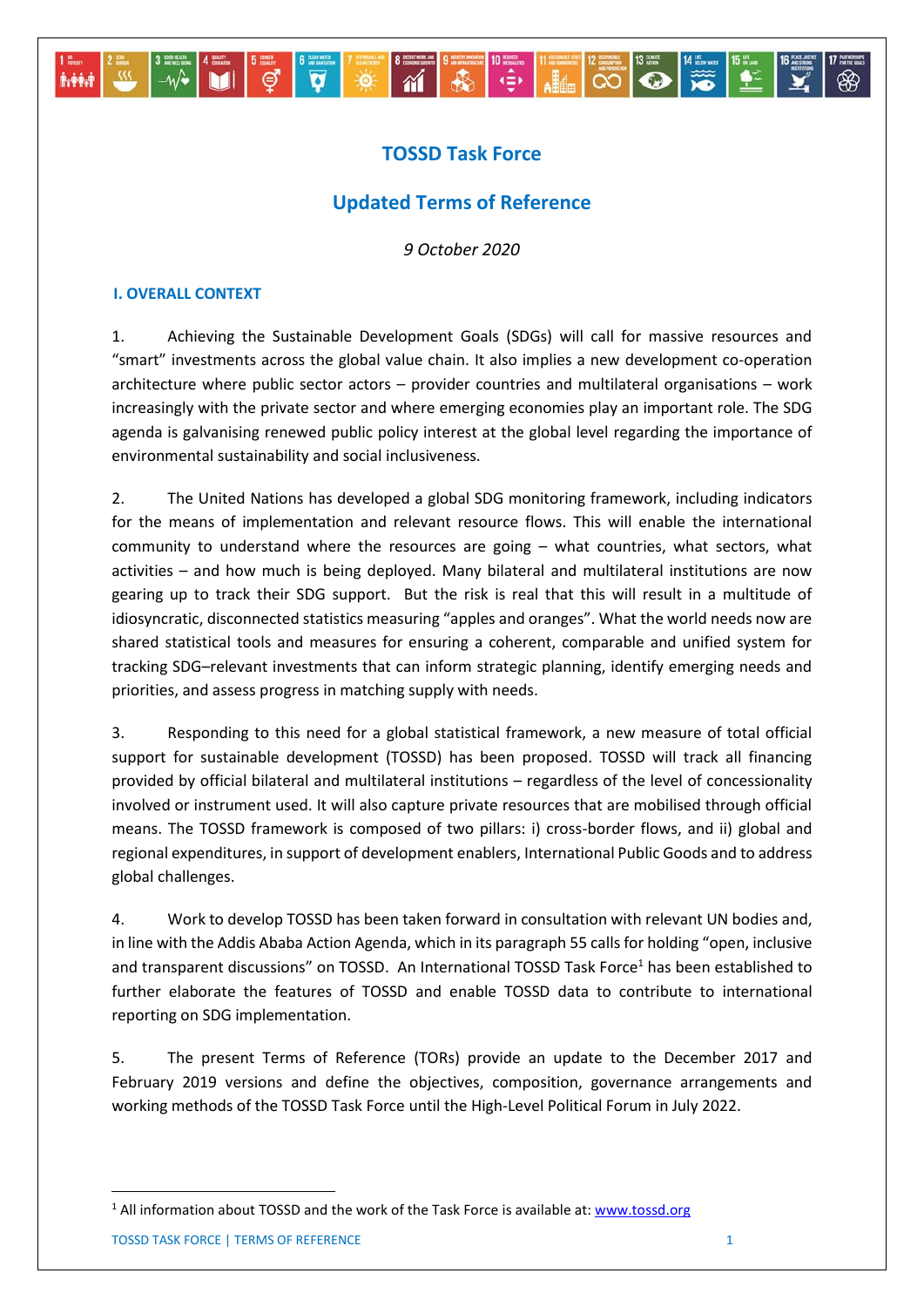### **II. THE PURPOSE AND ROLE OF THE TASK FORCE AND ITS TASKS**

**A-44-1** 

6. From July 2017 to June 2019, the Task Force focused on developing the general statistical concepts, standards and methodologies of the TOSSD framework, which led to the release of a first set of complete Reporting Instructions in June 2019. A number of country and thematic pilots also contributed to further fine-tune and develop these Instructions.

ကြိ

 $\frac{1}{10}$ 

 $\bullet$ 

7. The TOSSD Task Force carries out its activities along three work streams with specific objectives as follows:

#### **Workstream 1: Maintaining and updating the Reporting Instructions**

- o Maintain and further update the Reporting Instructions taking into account, as appropriate the results of the upcoming TOSSD data collection rounds, the work of the IAEG-SDGs Working Group on Measurement of Development Support, country and thematic pilots as well as stakeholder feedback.
- **Workstream 2: Collecting and analysing TOSSD data**
	- o Undertake three rounds of TOSSD data collection in 2020, 2021 and 2022, and seek to expand the coverage of these data, by inviting more providers, especially South-South providers and multilateral institutions to report on TOSSD.
	- o Review analyses of TOSSD data and promote their use in policy discussions on sustainable development finance.
- **Workstream 3: Integrating TOSSD in the SDG indicator framework and transferring or sharing the ownership of TOSSD with the UN**:
	- $\circ$  Engage with the United Nations in order to identify a custodian or co-custodian agency for TOSSD and make substantial progress on transferring or sharing the ownership of the framework with that agency. In the meantime, the OECD will continue to work as the Secretariat of the Task Force to ensure that the TOSSD framework is maintained to the highest statistical standards and that data continue to be collected to inform policies on sustainable development finance.
	- $\circ$  Seek to increase the ownership of TOSSD as a new statistical framework of Sustainable Development Finance by different countries, international bodies and constituencies (e.g. the UN; developing countries; South-South providers; Think Tanks; CSOs and the Private Sector).

#### **III. COMPOSITION OF THE TASK FORCE**

8. As indicated in previous versions of the Task Force TORs, as the work of the Task Force evolves, the Membership of the Task Force also needs to evolve.

9. The Task Force will consist of sovereign states and international institutions, or their designates. Members will be representative of key international constituencies that will generate and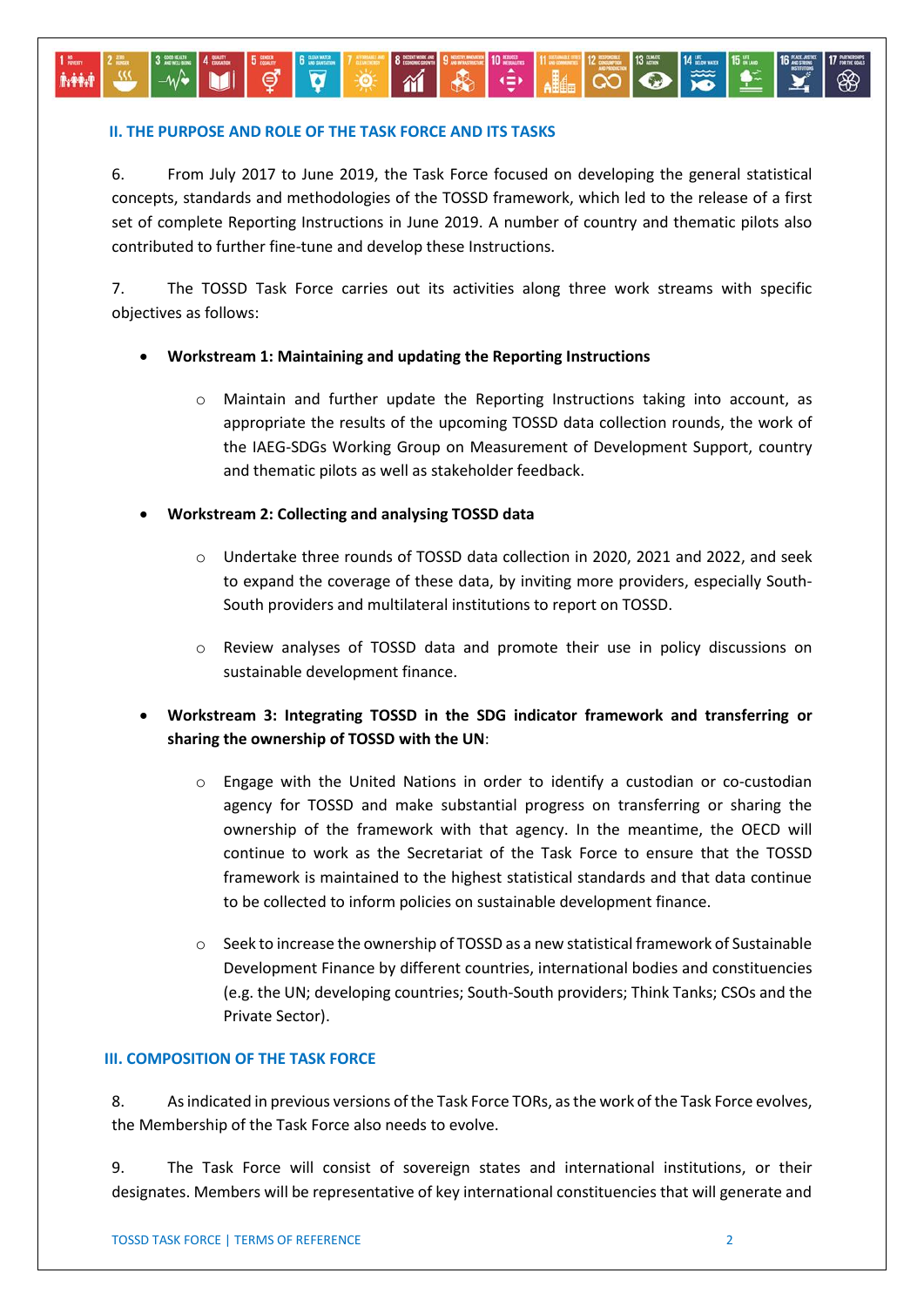use TOSSD data e.g. TOSSD-eligible countries; bilateral and multilateral providers; and Northern and South-South providers. They will bring to the Task Force their technical expertise drawn from both national statistical offices and the development community. The Task Force may also include independent experts as permanent members.

kÊk

ကြိ

 $\bullet$ 

 $ABA$ 

10. In line with the objective of increasing ownership of TOSSD at the global level, the Task Force will continue to expand its membership. While any country or organisation is welcome to join, special attention will be paid to ensuring a balance in terms of representation from: TOSSD-eligible and provider countries; Northern and South-South providers, development policy and statistical practitioners. Special attention will also be paid to ensure adequate representation of multilateral organisations, in particular UN agencies and other development actors. As the number of members increases, the Task Force will review its modes of deliberation to ensure its decision-making processes remain effective.

11. The Task Force will be led by two co-Chairs representative of the Task Force membership among i) TOSSD-eligible countries; ii) Northern and South-South providers; and iii) Multilateral organisations.

#### **IV. WORKING METHODS**

**M**i

 $-\mathbf{w}$ 

**A-44-1** 

ඒ

**O** 

 $\overline{\mathbf{a}}$ 

12. Task Force work will continue being conducted principally through periodic, face-to-face and virtual meetings where participants will discuss statistical concepts, principles and approaches; identify further research and analytical needs; provide comments on texts that will help to further develop the TOSSD Reporting Instructions; and adjust these Instructions as appropriate, based on the results of the TOSSD data collection rounds, the work of the IAEG-SDGs Working Group on Measurement of Development Support, country and thematic pilots, as well as stakeholder feedback.

13. The core output of the TOSSD Task Force by July 2022 will be a refined set of TOSSD Reporting Instructions and three rounds of data collection (in 2020, 2021 and 2022).

14. Meetings will be managed and work structured by the TOSSD Task Force co-Chairs, with support from the Task Force Secretariat.

15. The co-Chairs will function as a bureau to provide strategic oversight regarding the scope and nature of work, to identify topics for discussion, and to manage work flow and modalities.

16. Task Force members will be invited to propose topics for further inquiry or future consideration by the Task Force.

17. Participant-driven subgroups can be spontaneously created for carrying out further work with the support of the co-Chairs.

18. External experts may be called on to participate in Task Force meetings for specific topics and specific expert workshops may be organised to address some technical issues outside of regular Task Force meetings.

19. CSOs will attend all Task Force meetings and consultations will be organised with them as appropriate.